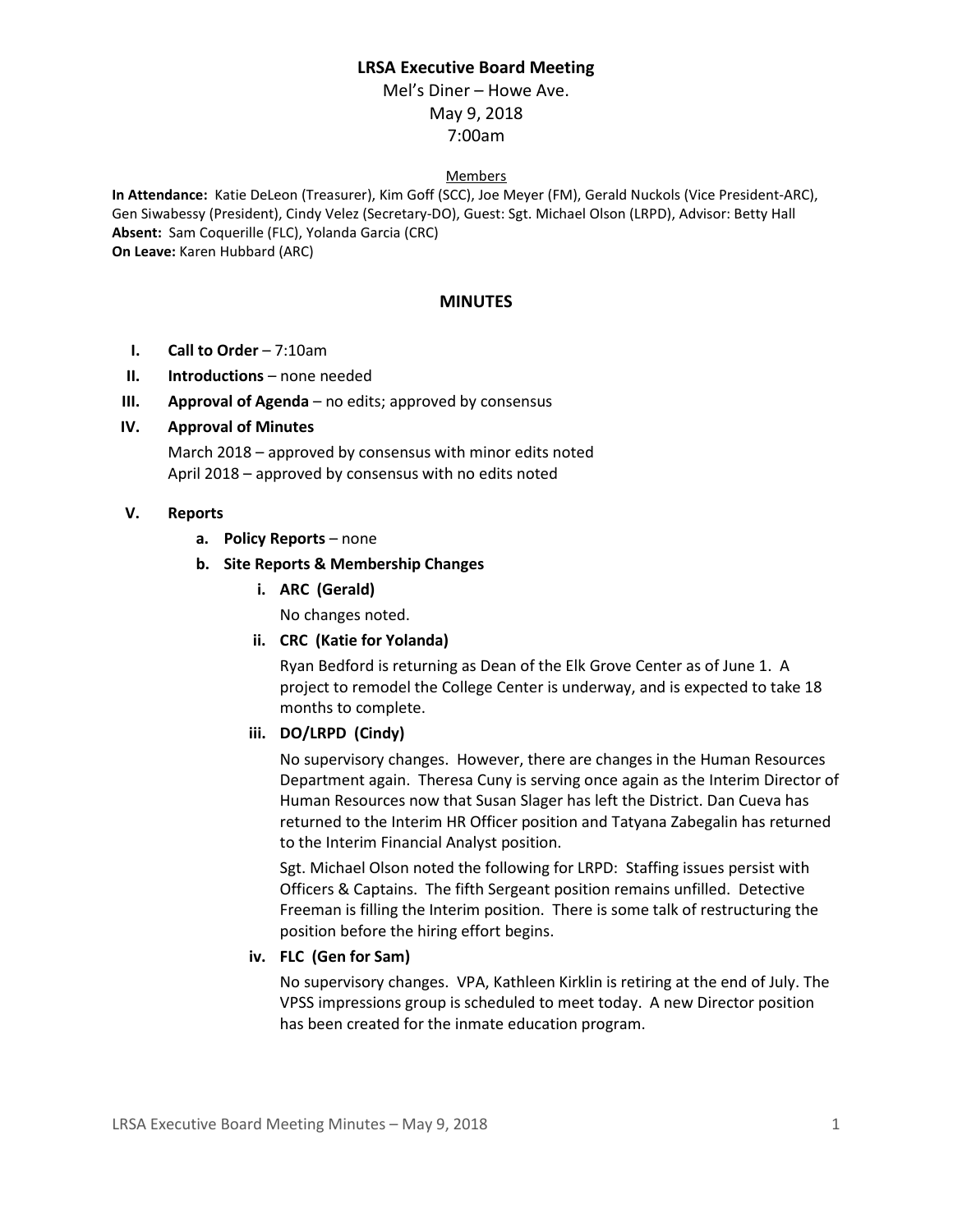## **v. FM (Joe)**

Isolina San Juan, FM Operations Supervisor, has accepted a new position at ARC as Administrative Services Analyst. The Director of Energy position remains opens. Steve Meyer, long-time welder, will be retiring this summer after 30 years of service.

## **vi. SCC (Kim)**

Rukiya Bates will remain Interim Dean of Financial Aid & Student Services until the end of May. The new Dean is coming to Los Rios from Sac State. He starts June 1. The AVP, Instruction, Julia Jolly is retiring the end of June. The recruitment process for IT Dean is in progress.

#### **c. Committee Reports**

## **i. District Budget Committee (Gerald)**

Meeting this afternoon at ARC. Gerald will attend.

**ii. Chancellor's Cabinet (Gen)**

## **1. Funding Formula**

This is a performance-based funding model. There is concern throughout the District that this model may negatively affect Los Rios given the short timeline for implementation proposed.

## **2. Online College**

This is Governor Brown's initiative. Funding has been set aside in the current budget to implement. If implemented, this will be the  $115<sup>th</sup>$ community college for California.

## **3. Dating Students Policy**

A key factor in this policy is the supervisory relationship between faculty and students. The final reading of the policy, before adoption, will be at tonight's Board of Trustees meeting (ARC @ 5:30pm).

## **iii. LRSA Job Description Review – Facilities Family (Gen)**

The Facilities job family is up next for review. Gen asked all to reach out to their local FM staff to encourage participation in the upcoming survey.

## **iv. Negotiations Update (Gen)**

The membership voted to affirm the new contract: 67 Yes, 4 No, 1 Abstain. Ratification of the new contract is expected at tonight's Board of Trustees meeting (ARC @ 5:30pm).

## **VI. Action Items** – none

## **VII. Discussion Items**

## **a. LRSA Elections**

Gen will prepare an email to the membership regarding the upcoming LRSA elections. The following LRSA Board positions are up for re-election in June:

| <b>Vice President</b>     | Jul 2018 - Jun 2021 |
|---------------------------|---------------------|
| Secretary                 | Jul 2018 - Jun 2021 |
| DO/LRPD Representative    | Jul 2018 - Jun 2021 |
| <b>FLC Representative</b> | Jul 2018 - Jun 2021 |
| <b>SCC Representative</b> | Jul 2018 - Jun 2021 |